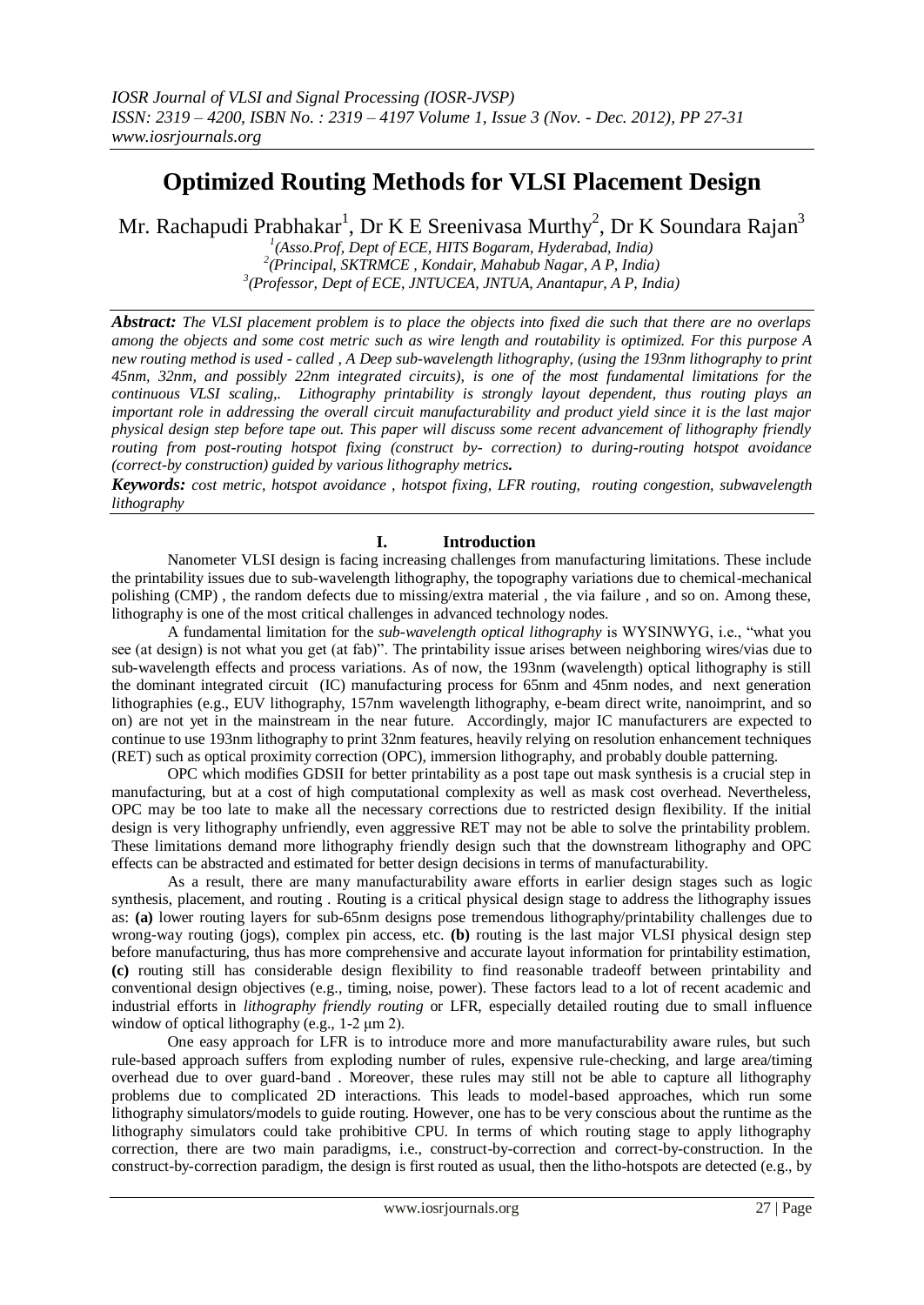some rules of thumbs or lithography simulations/models) and fixed as a post-routing optimization. The correctby-construction approach, on the other hand, is more proactive by incorporating lithography cost function or constraint directly during routing.

### **II. LFR Through Construct-By-Correction**

Construct-by-correction can be regarded as a *find-and fix* approach, which basically consists of hotspot detection and removal through post-routing optimization. LFR through construct-by-correction starts from a conventionally routed layout which may contain DRC-clean but undesirable layout configurations for lithography printability. Then, the hotspots are detected by either rule-based or model-based methods. Finally, it performs ripup/rerouting, wire spreading/widening and so on, to remove the identified hotspots.



 $Fig. 1.$ EPE based construct-by-correction in the model-based method [4].

 Hotspot detection is a critical step because it identifies the litho-prone layouts in the design, and provides some guidelines to make the original layout robust. There are mainly two types of litho-hotspots: 1) bridging, where distinct shapes become too close or merged, resulting in a short; 2) notching, where a shape narrows or collapses, resulting in an open. Significant efforts for hotspot detection have been reported. In the rule-based approaches, a set of rules made from fab data are applied to layout in the form of 1D geometric measurements such as minimum line width, minimum space, forbidden pitches, and so on. However, while aggressive RET and OPC models are well defined for simple 1D geometry rules, complex interactions of 2D geometries are difficult to capture and analyze. This leads to 2D pattern matching techniques where pre-defined hotspot-prone patterns are applied in order to supplement 1D rule-based detections. However, as technology moves to 65nm and beyond, the number of rules and hotspot-prone patterns quickly explodes and the rules no longer guarantee acceptable accuracy. To capture all possible hotspots more accurately, model based approaches are proposed with various lithography simulation engines. It should be noted that lithography simulations could be very CPU intensive. The general concept of the litho-hotspot map, edge placement error (EPE) map to measure the overall printability and manufacturing/OPC effort. Given an initial routing, a fast full-chip lithography simulation through kernel decomposition and table-look-up is performed to generate an EPE map. A user defined EPE threshold is then applied to identify the EPE hotspots which are later corrected by wire spreading and ripup/rerouting. Such procedure can be repeated for all litho-hotspots until there is no further improvement. Kong et al. [5] proposed a hybrid method to combine a rule-based approach for fast pre-detection and a model-based approach for post-optimization. They use a conservative rule based filter to detect potential hotspots. The router is then able to fix these potential hotspots with moderate efforts.

 All detected hotspots are corrected in the post-optimization step. As a simple guide, it pushes the two offending shapes away for bridging hotspots, while it puts more room around the shape for notching hotspots. There are various post-routing optimization techniques which can be used to fix the hotspots,e.g., wire spreading and fattening within or across layers , rip-up and re-route, via duplication, via shifting and widening, improvement of via metal overlap, wire and jog widening , simultaneous wire spreading widening- filling and more. Usually these post routing optimizations are applied in an iterative manner until there is no improvement. Fig. 1 shows the overall flow of a construct-by-correction lithography friendly detailed routing.

 Construct-by-correction is an easy and straightforward way to improve printability, and it does not require major overhaul of an existing routing system. However, if there are too many of these litho-hotspots, its effectiveness will be limited. The major drawbacks include: **(a)** it requires many iterations between routing and hotspot detection/correction if post-rerouted layout keeps creating new hotspots, and there is no guarantee of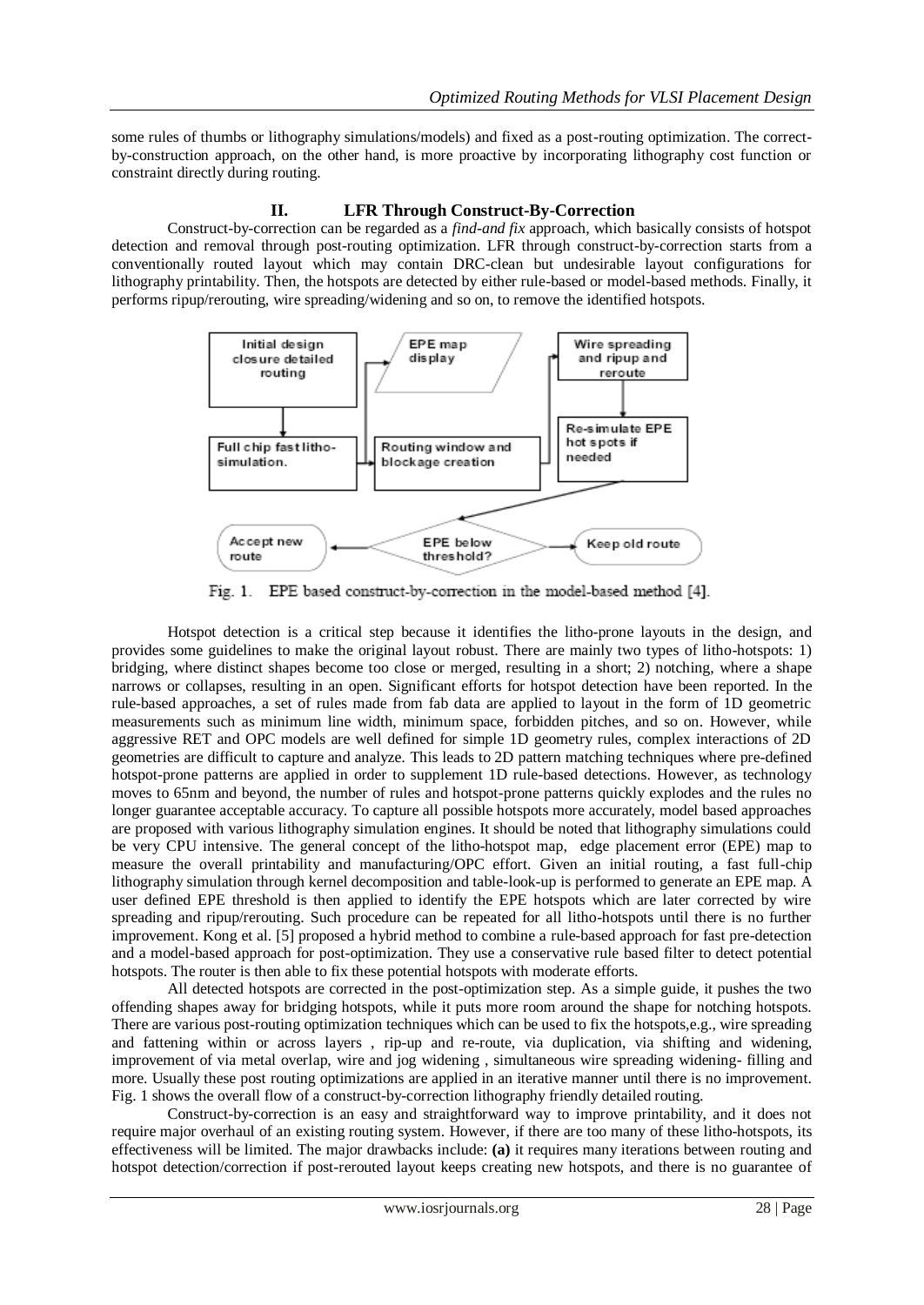convergence **(b)** lithography simulations over large areas can be very computational expensive, especially if the analysis is expanded to various exposure dose, focus, and other process variations, **(c)** post-optimization inherently cannot make radical changes enough to address lithography issue. These motivate LFR through correct-by-construction in Section III.

## **III. LFR Through Correct-By-Construction**

LFR through correct-by-construction is to build a lithography friendly design *during* routing to minimize the number of litho-hotspots, instead of detecting and eliminating them *after* routing. Essentially, some litho-cost functions or constraints need to be incorporated into an existing routing framework to optimize the printability during the routing. The challenge of this approach comes from two parts: **(a)** an effective lithometric, **(b)** efficient integration methodologies of the metric into routing.

 The litho-metric plays a key role for a router to be aware of the potential hotspots. It shall have the following properties: **(a)** The post-OPC silicon image should be targeted, as OPC is an essential step in sub 90nm nodes. Some lithohotspots can be easily fixed by OPC, while others cannot be fixed. We should target the real litho-hotspots. **(b)** it should achieve a good balance between accucury/fidelity and runtime.

 Actually these two aspects are also important to consider in the construct-by-correction paradigm , but the metric runtime requirement is more stringent here, and the main purpose is *predictive* (before committed layout), versus *detective* (after layout is done).



Characterization for  $t1$  jog-corner and  $t2$  line-end is shown where Fig. 2. (b), (c), (d), and (e) are the cases with the same distance. Thus, the mean EPE will characterize this interaction between  $t1$  and  $t2$  at this distance.

 However, it is not a direct measurement of the printed image to guarantee the printability. Proposed a model-based interference metric for minimizing the litho-cost. They build a lookup table to store the interferences based on optical simulation. Then, the lithocost is evaluated from the table based on the interaction between the patterns within the lithography window. Develop a predictive modeling based on an inverse-like lithographic technique to numerically quantify the OPC cost as a routing guidance. However, these metrics do not show correlation with the post-OPC silicon image fidelity.

 A Compact model to predict the post-OPC printability, which directly targets on the post- OPC lithohotspots. They predefine a number of litho-prone shapes, i.e., weak grids (e.g. line-end, jogs and vias) and obtain the litho-cost between weak-grid interactions at various distances based on post-OPC images. Since multiple patterns exist (Fig. 2) for each weak-grid combination, all possibilities are enumerated using statistical characterizations (e.g., mean EPE). Based on the characterizations, the estimated printability cost can be calculated efficiently as the summation of the lithocost among all weak-grid interactions within the lithography influence and process window. As shown in Fig. 3, this derived metric matches printability from experiments with high fidelity, using extensive industrial-strength OPC runs (such as Calibre). Such model is also very fast to be used within a router to achieve more global optimization in lithography friendly layout.

 The litho-cost needs to be incorporated into existing routing algorithms appropriately to prevent potential hotspots. Considering the already heavy burden of routing tools, the optimization strategy should be efficient and provide good trade-off between printability and other traditional objectives. Litho-cost minimization for each net are performed individually without considering the balance between different nets, which may lead to local optimality. Propose a multi-constrained shortest path formulation which can perform the litho-cost optimization over the entire design, but its complexity is proportional to the number of nets, resulting in poor scalability. A similar multi-constrained shortest path formulation, but its approach has the fixed number of constraints regardless of the net number, leading to high scalability for large designs.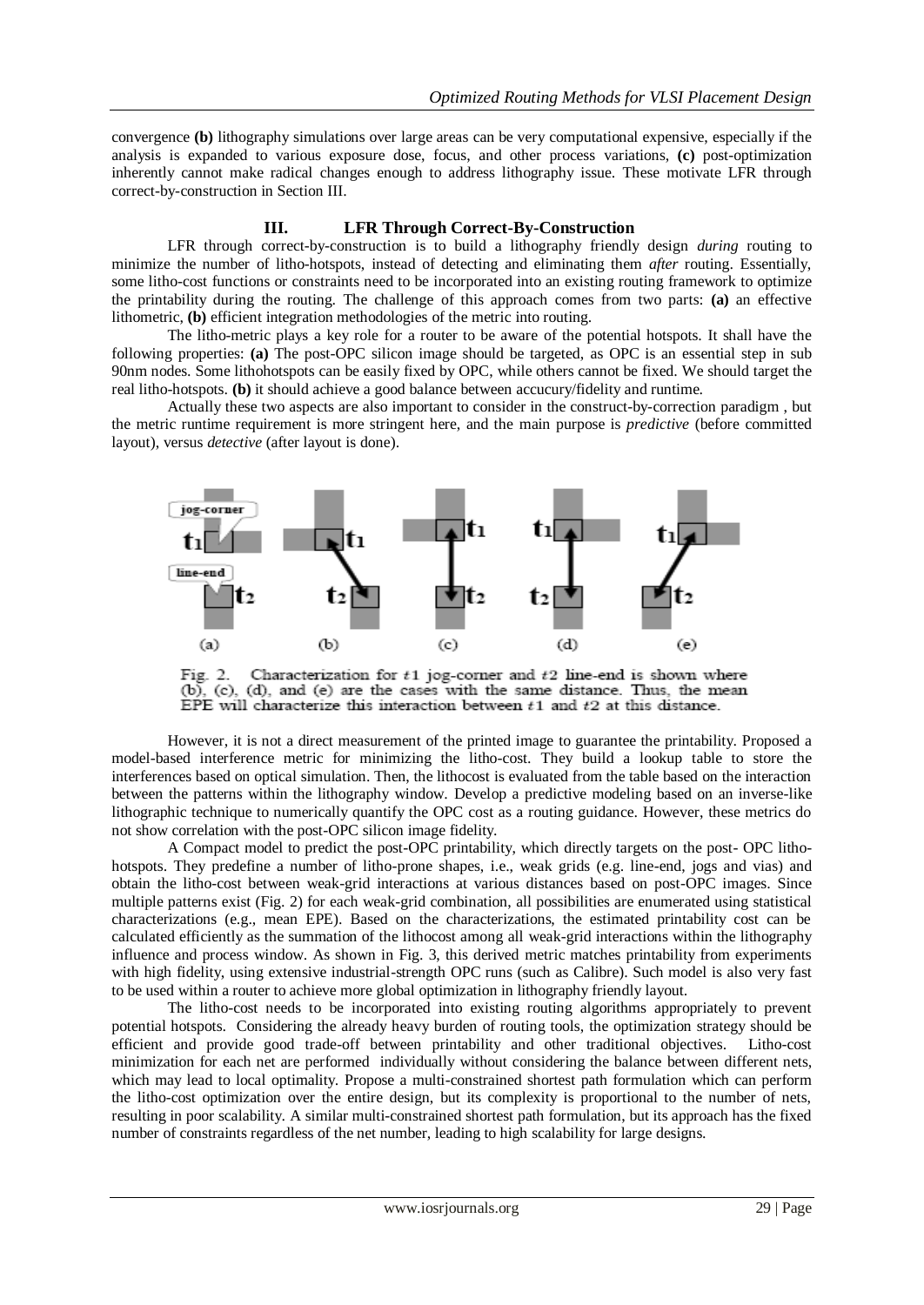

The litho-metric shows higher fidelity to post-OPC printability in Fig. 3. large scale.

 Overall, correct-by-construction approach aims at improving printability during design time, which provides more global optimization and more flexibility to prevent litho-hotspots than the post-routing detection and elimination. The authors showed that the proposed correct-by-construction method can achieve 8x lithohotspot reduction and 12x speedup compared to a construct-by-correction approach [4]. Meanwhile, these two approaches can be combined. That is, correct-by construction approach prevent most problems and provides a good starting point for post-routing correction. Combining these two methodologies can further enhance the overall routing printability.

#### **IV. Conclusion**

In this paper, we show two mainstream paradigms to accomplish lithography friendly routing, i.e., construct-by-correction and correct-by-construction. They work together with rules and models of different levels of abstraction, accuracy, fidelity, and runtime, as shown in sections II and III. It shall be noted that LFR is still a relatively new topic, and many techniques are evolving. The consensus of routing regularity (e.g., restrictive design rule) versus flexibility has yet to be fully explored. In addition, there are other manufacturing issues such as critical area, chemical-mechanical-polishing (CMP), redundant via, and so forth. Improving lithography solely may make other aspects (e.g., critical area) worse, and vice verse. Therefore, holistic modeling and optimization of all key manufacturing effects into some "global" yield metric centered by printability will be in great demand.

 Looking at future technology nodes, lithography friendly routing needs to support double patterning lithography in 32-22nm nodes, where robust layout decomposition and overlay error are critical issues. Even next-generation-lithographies for sub-22nm nodes still need to consider lithography friendly routing, e.g., to mitigate flare effects for EUV lithography. Lithography friendly routing has to be adaptive to incorporate these new challenges.

#### **References**

- [1] L. Huang and D. F. Wong, "*Optical Proximity Correction (OPC)- Friendly Maze Routing*" in *Proc. Design Automation Conf.*, Jun 2004, pp. 186 – 191.
- [2] Y.-R. Wu, M.-C. Tsai, and T.-C. Wang, *"Maze Routing with OPC Consideratio*," in *Proc. Asia and South Pacific Design Automation Conf.*, Jan 2005, pp. 198 – 203.
- [3] T.-C. Chen and Y.-W. Chang, "*Routability-driven and Optical Proximity Correction-aware Multilevel Full-Chip Gridless Routin*," *IEEE Trans. on Computer-Aided Design of Integrated Circuits and Systems, vol. 26, no. 6*, pp. 1041–1053, Jun 2007.
- [4] J. Mitra, P. Yu, and D. Z. Pan, "*RADAR: RET-Aware Detailed Routing Using Fast Lithography Simulations*" in *Proc. Design Automation Conf.*, Jun 2005, pp. 369 – 372.
- [5] T. Kong, H. Leung, V. Raghavan, A. K. Wong, and S. Xu, "*Model Assisted Routing for Improved Lithography Robustness*," in *Proceedings of the SPIE*, vol. 6521, Feb 2007, p. 65210D.